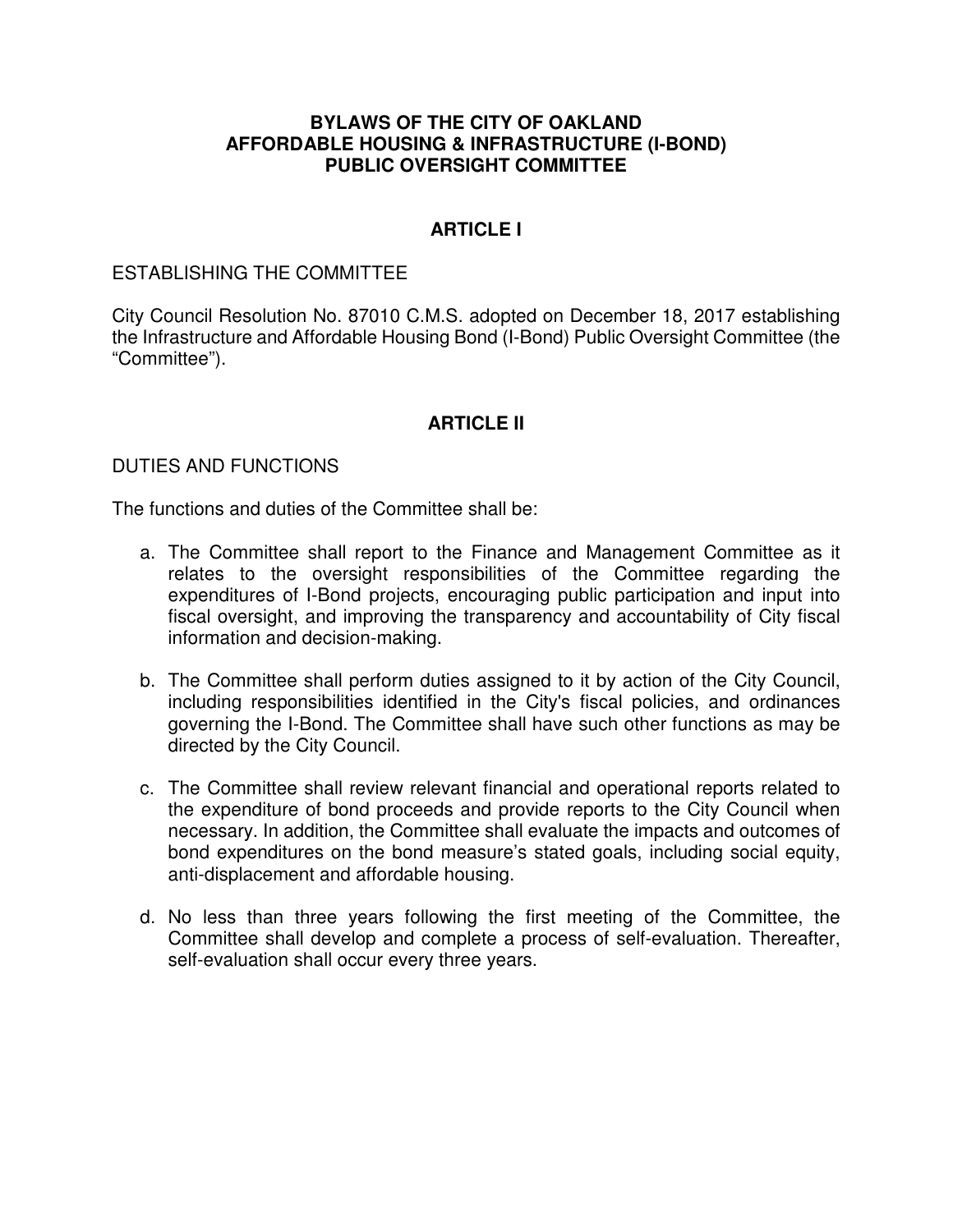# **ARTICLE III**

#### MEMBERSHIP

- a. The Committee shall be composed of nine individuals appointed by the Mayor and confirmed by the Council in accordance with Section 601 of the City Charter.
- b. Each councilmember shall recommend one Committee member.
- c. To the extent practicable, appointments to the Committee shall reflect the geographical diversity of the City. All members of the Committee shall be residents and/or work in the City of Oakland.

# **ARTICLE IV**

#### TERMS OF MEMBERS, ABSENCES, COMPENSATION

- a. Of the initial members of the Committee, three appointments shall be for one-year terms, three appointments shall serve for two-year terms, and three appointments shall be for three year terms. Thereafter, all terms shall be for three years. All terms of members shall begin on March 1 and end on February 28. There are no term limits for Committee membership.
- b. Committee member(s) may be recommended to the Mayor for removal upon receiving affirmative vote by the majority of the full Committee.
- c. Committee members are expected to attend all scheduled meetings, however, if a member cannot attend, he/she shall notify Staff about their absence prior to a regular or special meeting.
- d. Committee members shall receive no salary for serving.

# **ARTICLE V**

### COMMITTEE GOVERNANCE

- a. At its first meeting following March 1st of each year, the Committee shall select a Chairperson and a Vice-Chairperson.
- b. The Chairperson shall be responsible for chairing meetings, coordinating meeting times and agenda items in concert with City staff, representing the Committee in conversations with the Mayor, City Council President, and City Administrator when required, and representing the Committee in public forums & meetings.